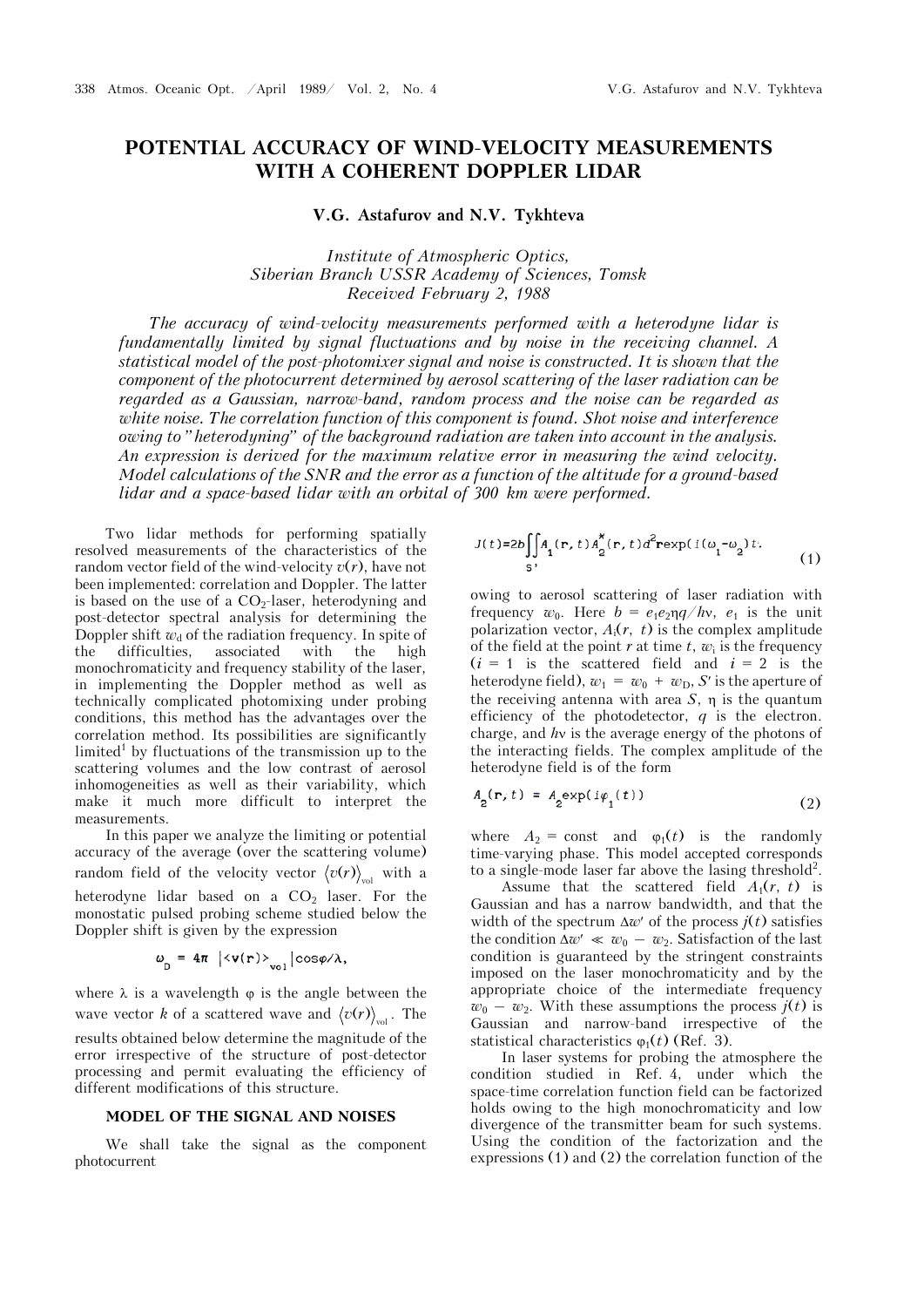photocurrent can be written in the form

$$
B(\tau = t_1 - t_2, t_1) =
$$
  
=4b<sup>2</sup> exp $(-i(\omega_1 - \omega_2)\tau)P_1(t_1)P_{2'11}(\tau, t_1)P_2(\tau)/\theta(ct_1/2)$ . (3)

Here

$$
P_{1}(t=2R/c)=SEc\overline{\beta}_{\pi}(R)T^{2}(R)/2R^{2},
$$

*P2* are the average powers of the scattered field and the heterodyne field incident on the photodetector; 0  $E = \int p(t)dt$  is the energy of the sounding pulse;  $P(t)$ œ is the power of the pulse; *R* is the slant range up to the scattering volume;  $c$  is the velocity of light;  $T(R)$  is the transmission function;  $\bar{\beta}_n(R)$  is the average aerosol backscattering coefficient; and,  $p_{1t}(\tau, t_1)$ ,  $p_2(\tau)$  are the time correlation coefficients for the scattered field and heterodyne field. The parameter

$$
\theta(ct/2) = S^2 / \iint_{S'} dr_1 \iint_{S'} dr_2 \rho_{1r}(\mathbf{r}_2 - \mathbf{r}_1, t)
$$

 $\Theta(ct/2)$  is determined by the expression

and characterizes the decrease in the signal power owing to turbulence in the propagation medium  $(p_{1r}(\Delta r, t))$  is the coefficient of spatial correlation of the scattered field). It is shown in Ref. 5 that

$$
\theta(R) = \left[\frac{\pi d^2}{2\lambda R}\right] \left[1 - \frac{R}{F}\right]^2 + 1 + \left[\frac{d}{\rho_0}\right]^2,
$$
  

$$
\rho_0 = \left[1.45k^2 \left[\frac{c^2}{n}(x)\left(1 - \frac{x}{R}\right)^{5/3}dx\right]^{-3.5}
$$
 (4)

is the coherence radius of the scattered field; *d* is the diameter of the receiving aperture, *F* is the focal length,  $k = 2\pi/\lambda$  and  $C_{n}^{2}(x)$  is the structure factor of the fluctuations of the refractive index.

In Eq. (3)  $p_{1t}$  can be written in the form

$$
\rho_{1t}(\tau, t) = \rho_1(\tau)\rho_s(\tau, t) \tag{5}
$$

where  $p_i(\tau)$  and  $p_s(\tau, t)$  are, respectively, the correlation coefficients of the laser radiation owing to amplitude-phase fluctuations and the scattered field in the case of sounding with a pulse with monochromatic fill and an effective duration  $\tau_p$ . In Ref. 6  $p_s$  was found for a Gaussian, homogeneous and isotropic wind-velocity field within the scattering volume. It can be shown that taking into account the fluctuations of  $\beta_{\pi}$ , whose relative magnitude  $K_{\beta} \ll 1$  (Ref. 1),

$$
\rho_{s}(\tau, t) = \gamma_{p}(\tau, t) \exp(-2k^{2} \sigma_{v}^{2} \tau^{2}) \times
$$
  
 
$$
\times \{1 - k_{\beta}^{2} [1 - \rho_{\beta}(\text{ct/2}, \text{ct/2})] / 4 \}
$$
 (6)

where  $p_{\beta}(\Delta R, R)$  is the coefficient of spatial correlation of  $\beta_{\pi}$ ;  $\sigma_{\nu}^2$  is the variance of  $|v(r)|\cos \varphi b$  in the scattering volume; and,

$$
\gamma_{\rm p}(\tau, t) = \int_0^{\infty} \sqrt{P(t - 2R' / c) P(t + \tau - 2R' / c)} \, dR' / E. \tag{7}
$$

Thus the "signal" component of the photocurrent is a Gaussian, narrow-band, random process, whose correlation coefficient, using (3) and (5), is given by the expression

$$
\rho(\tau, t) = \rho_{\rm s}(\tau, t)\rho_{\rm i}(\tau)\rho_{\rm 2}(\tau). \tag{8}
$$

The interference is due to shot noise and heterodyning of the background radiation with the angle-frequency spectral density  $N(w)$ . Because of its wide-band nature of the process the spectrum of each component can be regarded as "white" with the spectral density

$$
N_{_{\mathrm{1}}}(t)\text{=}2q\{\big[P_{_{\mathrm{1}}}(t)\text{+}P_{_{\mathrm{2}}} \text{+} P_{_{\mathrm{ph}}}\big]\eta q/h\nu\text{+}j_{_{\mathrm{0}}}\}
$$

for shot noise and

$$
N_2\text{=4b}^2P_2N(\omega_1)\lambda^2
$$

for background radiation. Here  $j_0$  is the dark current of the photodetector,  $P_{\text{ph}} = N(\omega_1) \Omega S \Delta \omega'$  is the power of the background radiation incident on the photodetector;  $\Omega$  is the field of view of the detector;  $\Delta w$  is the bandwidth of the optical filter; and,  $N(t) = N_1(t) + N_2.$ 

The heterodyne detector always includes an intermediate-frequency filter. The constant component of the photocurrent and the spectra of the fluctuations of the intensity of the scattered field and the field of the heterodyne do not fall within its transmission band. For this reason the enumerated components are ignored in the statistical model of the noise. The component of the photocurrent, due to molecular scattering, is neglected because for  $\lambda = 10.6$  µm the scattering coefficient is much smaller than the aerosol scattering coefficient.

## **POTENTIAL ACCURACY**

The minimum variance of the estimate of the central frequency of the energy spectrum of a Gaussian, narrow-band random process, whose realization has a duration *T*, against a white-noise background was determined in Ref. 7. The results, neglecting the nonstationary nature of  $j(t)$  on the interval *T*, permit writing the following expression for the limiting relative error  $\delta_v$  of the estimate of  $\langle v(r) \rangle_{vol} \cos \varphi$ :

$$
\delta_{\mathbf{v}}^2 = 2 \left[ Q \int_{-\infty}^{\infty} \tau^2 \tilde{\rho}(\tau) \rho(\tau) d\tau \right]^{-1}.
$$
 (9)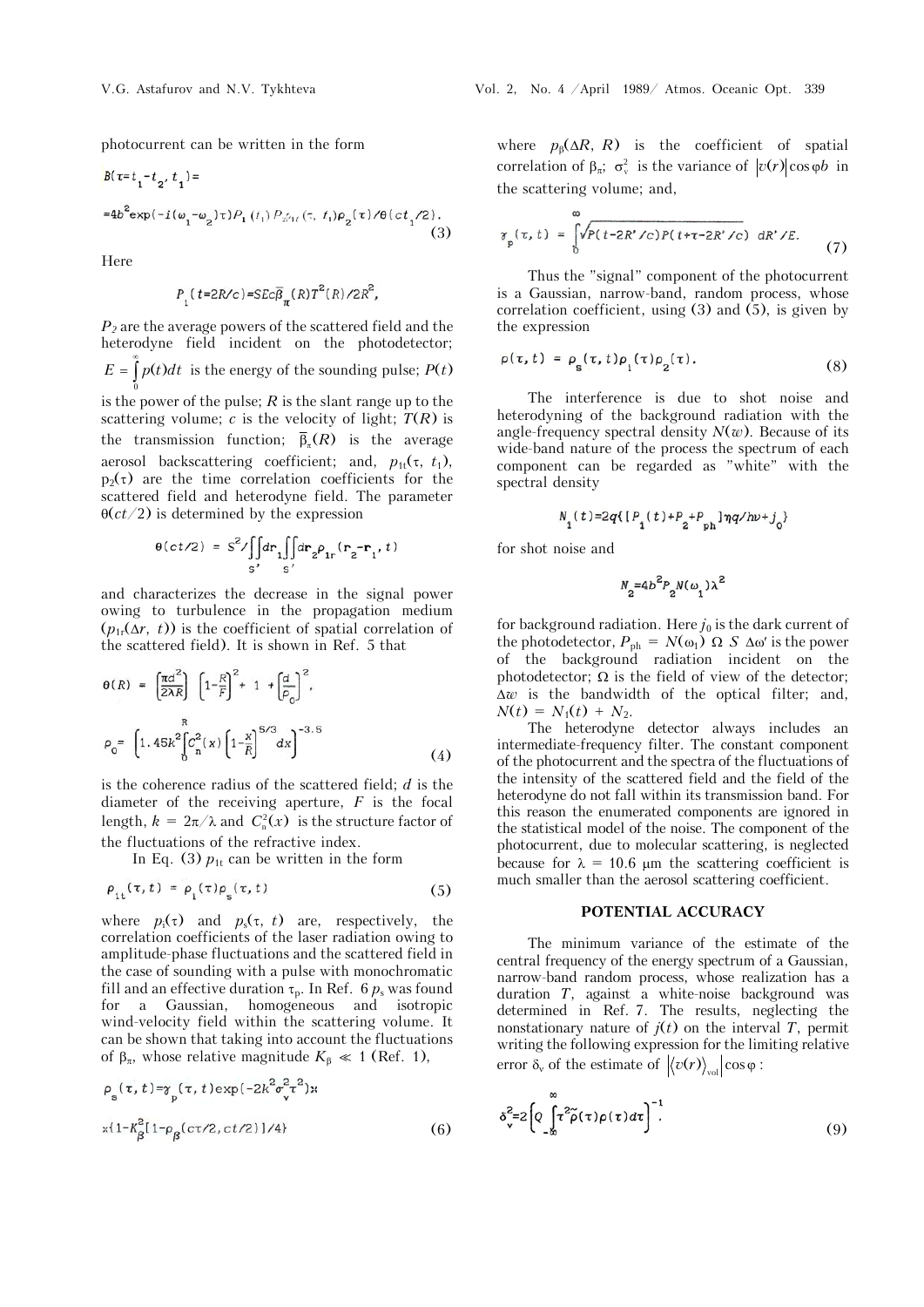where  $Q=2P_cT/N$  is the SNR;  $P_c = 2b^2P_1P_2/\theta$ ,  $T = 2\Delta R/c$ ;  $\Delta R$  is the slang-range resolution;

$$
\widetilde{\rho}(\tau) = F^{-1} \left\{ \frac{1}{1 + P_c F(\rho(\tau)) / N} \right\},\tag{10}
$$

where  $F$  and  $F^{-1}$  denote the direct and inverse Furrier transform. The expression (9) was derived for  $\xi = T/\tau_0 \gg 1$ , where

$$
\tau_0 = \int_0^\infty \rho(\tau) d\tau
$$

is the correlation time. The assumption that jit) is stationary is predicated on the assumption that  $\Delta R/R$ and the relative change in  $\bar{\beta}_r$  over the altitude interval  $(R, R+\Delta R)$  are small.

In order to perform model calculations the form of  $p(\tau)$  must be specified. Since (9) is valid for  $T \gg \tau_0$ the computational results will not depend significantly on the form of  $\rho(\tau)$  for fixed  $\tau_0$ . Based on this and in order to simplify the subsequent analysis consideration we shall employ an exponential approximation for the correlation coefficient of the photocurrent

$$
\rho(\tau) = \exp(-|\tau|/\tau_0). \tag{11}
$$

Carrying out the integration in (9), using (10) and (11), we find

$$
\delta_{\mathbf{v}}^2 = \sqrt{1+Q'} \left[ 1 + \sqrt{1+Q'} \right]^3 / \xi (Q'\psi)^2, \tag{12}
$$

where  $\psi = w_d t_0$ ,  $Q' = Q/\xi$  is the ratio of the average signal power to the white-noise power in the effective frequency band of the useful signal. To determine  $\tau_0$  we shall assume that the sounding pulse has the exponential form

$$
P(t)=E \exp(-t/\tau_p)/\tau_p \text{ and } \rho_i(\tau) = \exp(-|\tau|\gamma_i),
$$
  

$$
\rho_i(\tau) = \exp(-|\tau|\gamma_i)
$$

where  $\tau_n$  is the effective width of the pulse, and  $\gamma_1$  and  $\gamma_2$  are the widths of the spectra of the radiation source and the heterodyne.

Then

$$
\tau_0 = \sqrt{\pi} p \xi_1 \exp(\xi_1^2) [1 - \Phi(\xi_1)],
$$

where  $\xi_1 = (2\sqrt{2k}\sigma_v p)^{-1}$ ,  $p = \gamma_1 + \gamma_2 + 1/2\tau_p$ , and  $\Phi(x)$  is the probability integral. The following asymptotic relations hold:

$$
\tau_0 \approx \sqrt{\pi} p \xi_1 (1 - 2\xi_1 / \sqrt{\pi} + \xi_1^2), \quad \xi_1 < 1;
$$
\n
$$
\tau_0 \approx p (1 - 1 / 2\xi_1^2), \quad \xi_1 > 1.
$$

The expression for  $\tau_0$  does not take into account the fluctuations of  $\beta_{\pi}$ , since their contribution to  $\tau_0$  for  $K_{\beta} \ll 1$  is of the order of 3–5% and can be neglected.



*FIG.* 1.  $\tau_0$  *p* versus  $\xi_1$ *.* 

Figure 1 shows  $\tau_0/p$  as a function of  $\xi_1$ . The results obtained can be employed for arbitrary  $\rho_1$ ,  $\rho_2$ , and  $P(t)$ , if  $\tau_0$  is evaluated beforehand

#### **MODEL CALCULATIONS**

The profiles of the aerosol and molecular attenuation coefficients from Ref. 8 for the summer middle latitudes and the profile of the horizontal component of the average wind velocity from Ref. 9 were employed for the calculations.

$$
v(H) = \begin{cases} 2.5H+5 & 0 < H \le 2 \\ 3.63H+2.74, & 2 < H \le 7.5 \\ 30, & 7.5 < H \le 12.5 \\ -2.66H+63.2, & 12.5 < H, \end{cases}
$$

(*H* in km,  $\nu$  in m/sec). The vertical component of  $\nu$ equals zero, and the vectors  $k$  and  $v$  lie in the same plane. The calculations of the relative error were performed for a ground-based lidar (variant 1) and a space-based lidar with an orbital altitude of  $H^* = 300 \text{ km}$  (variant 2).

**VARIANT 1**. The vertical profile  $C_n^2(H)$  is determined by the expression (10)

$$
C_{\mathbf{n}}^{2}(H) = C_{\mathbf{n0}}^{2}(H/H_{0})^{-2/3} \exp(-H/\overline{H}), \qquad (13)
$$

where

 $H = 3200$  m,  $H = 2.5$  m,  $10^{-15}$  m<sup>-2/3</sup> <  $C_{n0}^2$  <  $10^{-12}$  m<sup>-2/3</sup>.

Substituting (13) into (4) and carrying out the integration gives

$$
\rho_0 = \left\{ 2: 29k^2 C_{\text{no}}^2 \frac{H^{1/3} H_0^{2/3}}{\sin \varphi} \ _1F_1\left[\frac{1}{3}; 3; -\frac{H}{H}\right] \right\}^{-3/5}
$$

where  $_1F_1$  is the degenerate hypergeometric function,  $\varphi$ is the angle of inclination of the sounding path relative to the ground, and  $H = R/\text{sin}\varphi$ . The parameters of the lidar are:  $P_2 = 10^{-2} Bt$ ,  $d = 0.3$  m,  $\eta = 0.6$ . Figures 2 and 3 show the results of the calculations of the SNR and the relative error as a function of altitude for a number of sounding pulses  $L = 1$ ,  $\varphi = 60^{\circ}$ . For  $L > 1$   $\delta_v(L) = \delta_v(L = 1) / \sqrt{L}$  for the case of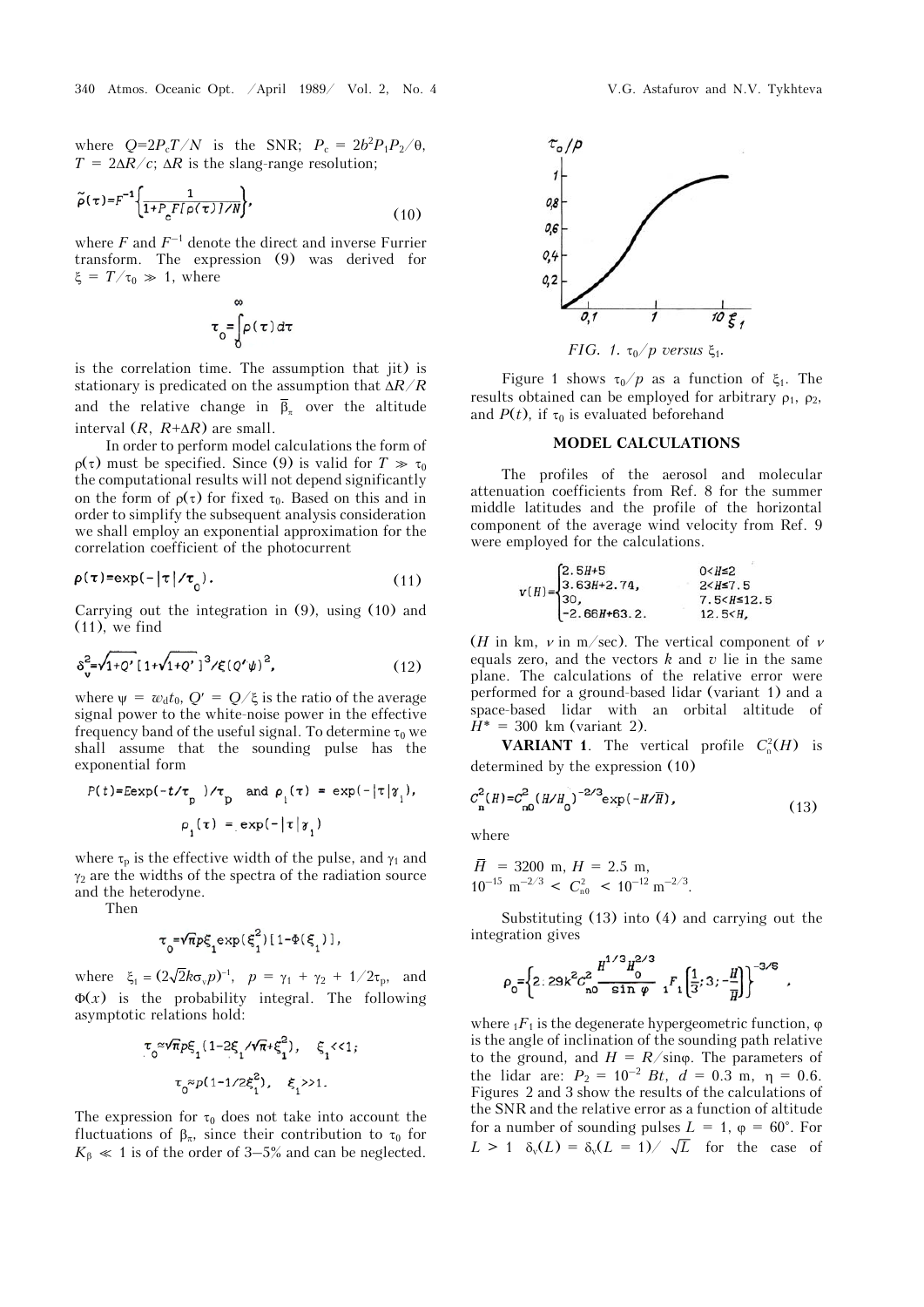independent measurements. The values of the parameters were chosen so as to show the degree of dependence on each parameter separately. In particular, curves 2 and 9 and curves 3 and 4 illustrate the significant effect of  $C_n^2$  on the accuracy of the measurements, while curve 6 shows the dependence on the altitude with constant velocity. In the calculations the resulting correlation time was given.



*FIG. 2. Profiles of SNR Q for ground-based lidar. E = 0.065 J (1), 0.1(2, 8, 9), 0.5(3, 4, 7), and 1(5, 6); for curves 4 and 9*  $C_{n0}^2$  =  $10^{-12}$   $m^{-2/3}$  and for the other curves *10<sup>-14</sup>*  $m^{-2/3}$ ; for curve 8  $\xi$  = 200 and for the other *curves*  $\xi = 100$ *; for curve 7*  $\Delta R = 300$  *m and for the other curves 750 m.*



*FIG.* 3. The relative error  $\delta$ <sub>v</sub> versus the altitude H *for a ground-based lidar. For curve*   $6\mathcal{H}(H) = 30$  m/sec; for the other curves see caption *to Fig. 2.* 

**VARIANT 2**. The effect of turbulence, which is most significant on the starting section of the path, can be neglected in the calculations. If  $\varphi^*$  is nadir angle, then  $\varphi = \pi/2 = \varphi^*$ . The parameters of the lidar are:  $P_2 = 10^2$  Bt,  $d = 1$  m,  $\eta = 0.6$ . The results of the calculations with  $L = 1$  are presented in Figs. 4 and 5.



*FIG. 4. Profiles of the SNR Q for a space-based lidar. E = 0.5 J (1, 7), 1(2, 4, 5, 6), and 2(3); for curves* 5 *and* 6  $\varphi^* = 45$  *and for the other curves*  $\varphi^* = 30^\circ$ ; for curve  $4 \xi = 200$  and for the *other curves*  $\xi = 100$ ;  $\Delta R = 1500$  *m.* 



*FIG.* 5. The relative error  $\delta$ <sup>v</sup> versus the altitude H *for a space-lidar. For curves 6 and 7*   $v(H) = 30$  m/sec; for the other curves see the *caption to Fig. 4.*

The width of the spectrum of the "signal" component of the photocurrent  $\psi \approx \tau_0^{-1} = 2 \times 10^7$  Hz, i.e., quite stringent constraints were imposed on the spectral characteristics of the heterodyne and the source of sounding pulses. The spectral characteristics were singled out because, on the one hand, their quality imposes stringent constraints on the accuracy of the wind-velocity measurements while, on the other hand, decreasing  $\gamma_2$  and  $\gamma_1$  is a difficult technical problem. The